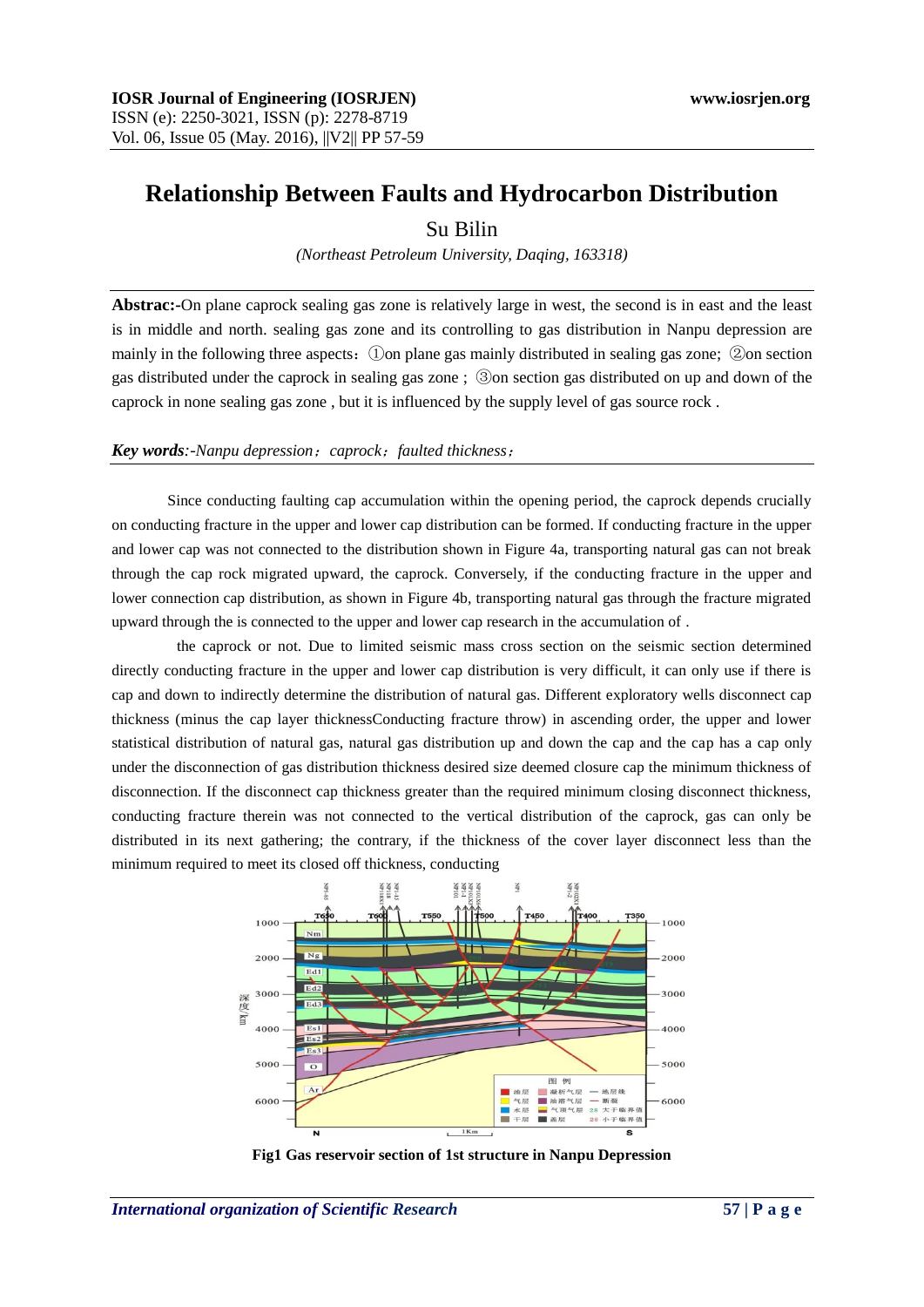fracture in their distribution within the upper and lower connection cap was not closed at its upper and lower natural gas can be aggregated distribution, but natural gas dispersed. Through statistical Nanpu Sag East Sec 57 wells and 56 wells mudstone caprock Hall Volcanic disconnect cap thickness size, according to its size the statistical upper and lower natural gas distribution, and the results shown in Figure 2, Figure2 can be obtained mudstone caprock and East Sec Hall three sections of the largest volcanic disconnect the caprock thickness required were  $120m \sim 140m$  and  $150m \sim 180m$ . By Statistics All transporting break off within Nanpu Sag East Third mudstone caprock and Museum Volcanic cap from the size and the corresponding Hall East Sec mudstone caprock and Volcanic cap thickness size, calculate East Sec mudstone caprock and volcanic disconnect cap thickness, which is made flat distribution shown in Figure 2, and then follow the required closure cap above has been determined that volcanic East Sec three sections of mudstone caprock Museum and the minimum thickness disconnection he can get into the Nanpu Sag of eastern Tibet Sec mudstone caprock and Museum volcanic cap closed area, shown in Figure 2, it can be seen from Figure 1, the accumulation of Nanpu Sag East Sec mudstone caprock sealing area is divided cloth Depression western region, eastern part there is only a plurality of local regions, the area is relatively small, the majority of the rest areas is not confined areas. As can be seen from Figure 1, the accumulation of Nanpu Sag Museum Volcanic CAPROCK mainly distributed Depression Southwest, a relatively small area, the majority of the rest areas is not confined areas. 4.2 accumulation of gas cap is not closed at its upper and lower distribution area

As can be seen from Figure 2, Nanpu 5th Structure and mudstone caprock Hall East Sec three sections of the upper and lower volcanic cap Jieyou natural gas distribution, since it is the East Sec mudstone caprock and Museum Volcanic cap here construction disconnect thickness is less than the minimum thickness of the closed disconnect required, accumulation of not closed, can not stop the underlying three sections of sand or sand some source rock and gas migrated upward along fault transporting natural gas either through East Sec mudstone cap, but also through the museum volcanic cap. And the occurrence of natural gas on the east side under Sec mudstone caprock and Museum Volcanic cap shunt migration, the two conducting fracture sandwiched anticlines and fault traps blocking gathered into hiding as shown, so that the distribution of natural gas in the East Hall and mudstone caprock Sec three sections of volcanic cap rock bottom.



**FIG.2 MINIMUM LIMIT DETERMINATION OF GAS SEALING FAULTED** 

### **I. THICKNESS OF DIFFERENT CAPROCK IN NANPU DEPRESSION**